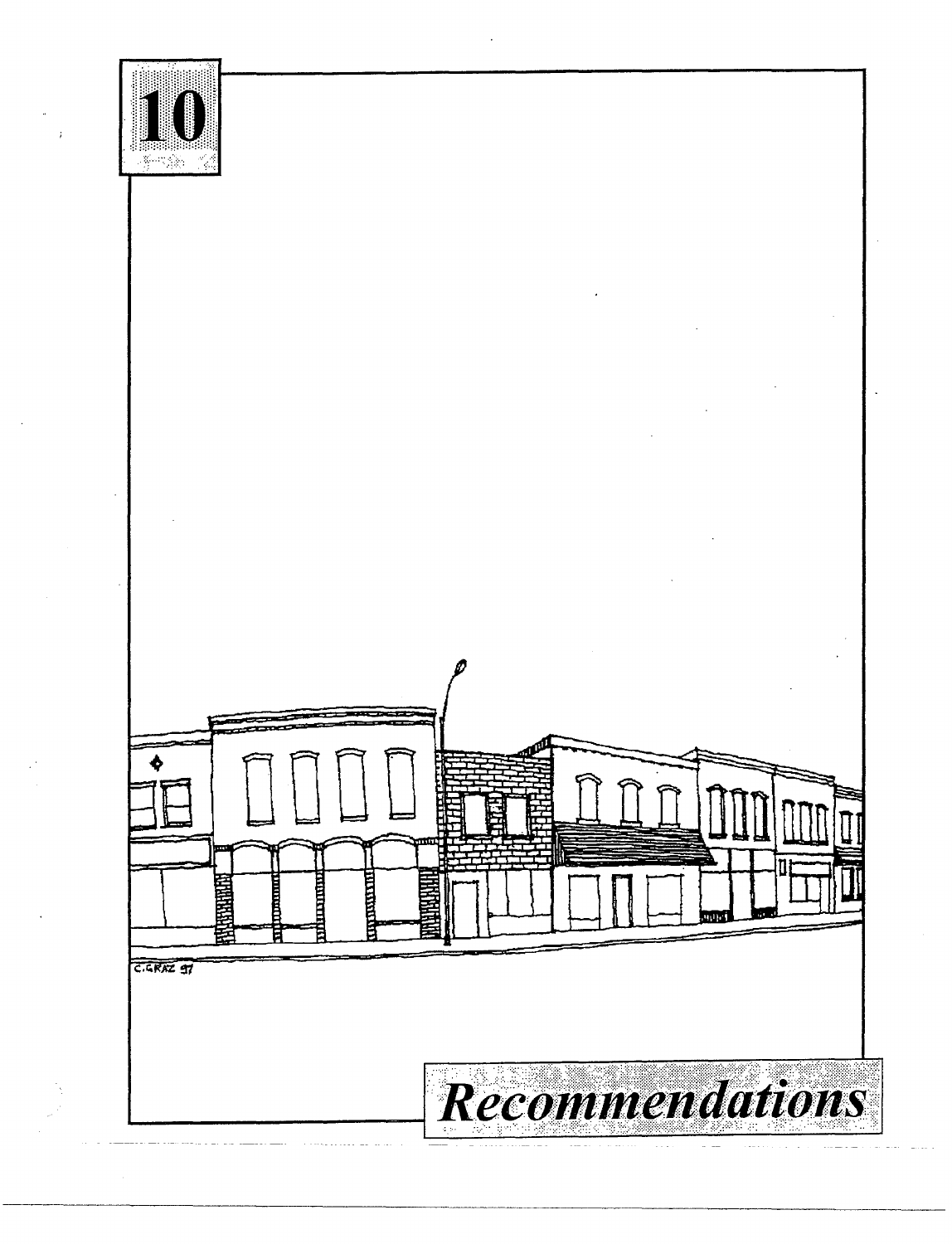# **Recommendations**

## INTRODUCTION

This chapter provides a summary of the recommendations made throughout this Comprehensive Plan Update. These suggestions are based on the results of the various studies conducted in conjunction with this plan and on information collected from residents of St. Marys.

These recommendations, which are organized according to topic, focus attention on potential areas of improvement. The chapter concludes with the identification of five issues believed to be the most critical areas to address.

# POPULATION

Services and Facilities. Because St. Marys has experienced significant population growth since 1990 and many young families reside in the city, it must plan to provide necessary services and facilities for its citizens.

Day-Care Facilities. The presence of young and single-parent families suggests a potential need for public day-care facilities. However, a study is necessary to determine the actual need for this service within the community.

Services for Senior Citizens. The rapid population growth also may . result in a larger number of elderly residents in St. Marys. Therefore, the community must ensure that adequate health care is available and that the community is accessible to this segment of the population.

# ECONOMICS

Market Feasibility Study. A market feasibility study could be used as a tool to attract appropriate businesses to St. Marys and also to form a working relationship with the leaders of these businesses to create a regional marketing scheme.

Bed-and-Breakfast Establishments. The community's location on U.S. Highway 24 and the availability of attractive older homes provides opportunities to establish bed-and-breakfasts in the city.



## *Chapter Sections:*

- *Introduction*
- *Population*
- *Economics*
- *Land Use*
- *Housing*
- *Visual and Cultural Assets*
- *Downtown Business District*
- *Transportation and Parking*
- *Parks and*
- *Recreation*
- *Top Five Concerns*

#### *Population:*

- *Services and facilities*
- *Day-care facilities*
- *Services for senior citizens*

#### *Economics:*

- Market feasibility *study*
- *Bed-and-breakfast establishments*
- *Downtown business association*
- *Job opportunities*

RECOMMEND. CHONS-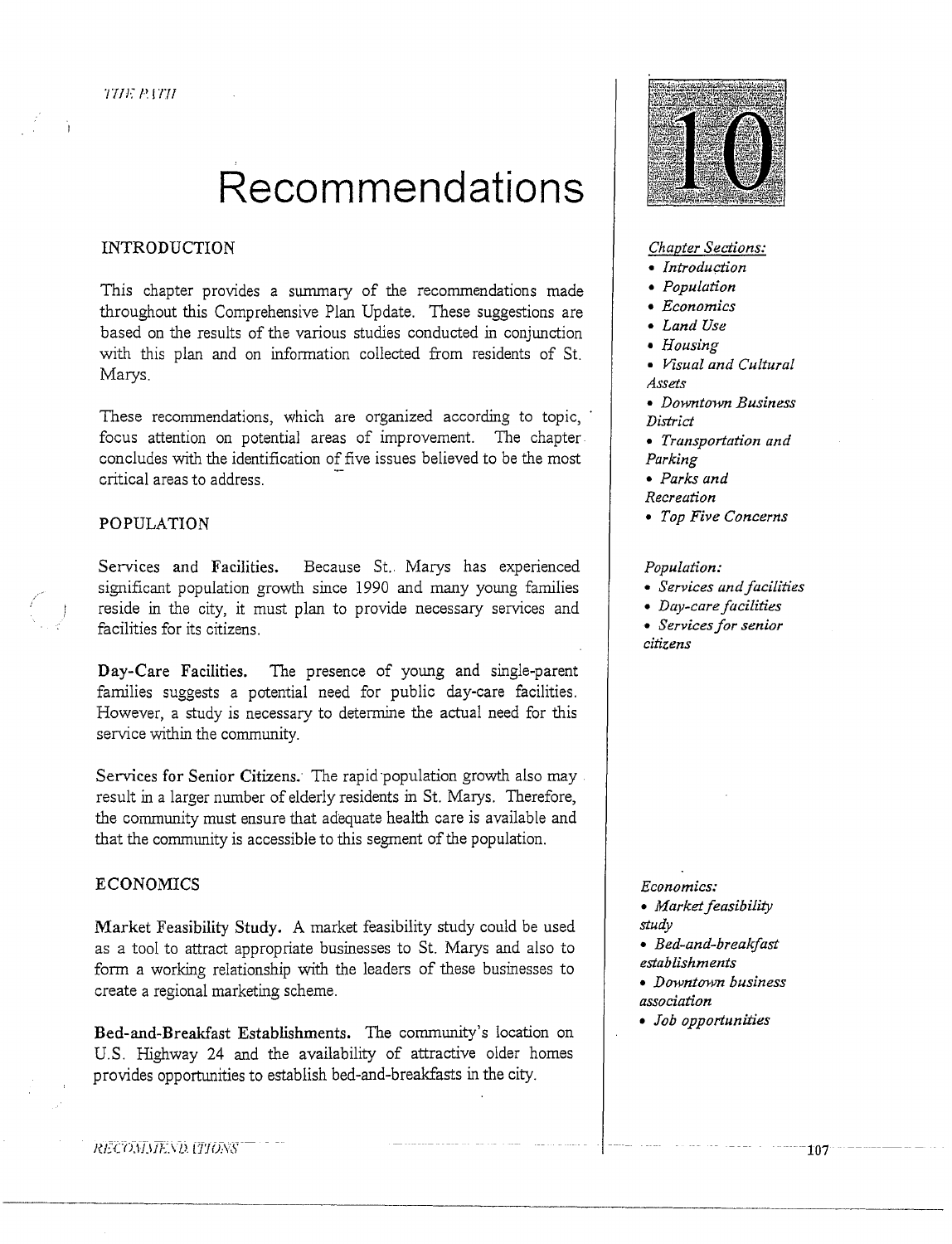Downtown Business Association. An active downtown business association would work to promote the area and attract businesses and shoppers to the district.

Job Opportunities. Increasing job opportunities is essential to retain the employable residents of St. Marys. A coordinated effort, led by the community and the Chamber of Commerce, to attract businesses to St. Marys is suggested.

# LAND USE

Compact Residential Development. Residential development should be directed toward areas along the periphery of the city and to areas adjacent to existing development. Land to the east and south of the Lakeview addition are two suitable sites. In addition, infill development on vacant lots within the city should be encouraged. - Compact, incremental development minimizes the cost of building and maintaining infrastructure, such as roads, sewers, and utilities.

Limit Sites for Industrial Development. Limit new industrial, development, first, to the existing industrial park and, second, to the areas immediately east and west of St. Marys.

Utilize the Flood Plain for Agriculture and Recreation. The flood *(*  plain should be limited to agricultural and recreational uses.

Avoid Vulnerable Areas. Development of areas in which natural resources are highly vulnerable should be avoided.

# HOUSING

Increase the Housing Stock. Rapid population growth has increased demand for housing *in* St. Marys. Therefore, it is necessary to add dwelling units to the community.

Variety of Housing Types. Single-family homes dominate the housing market, but housing for lower-income groups is not as plentiful. Therefore, there is a need for affordable housing of various types.

Building Regulations. To ensure the quality of houses being built, the city should issue and enforce strict building regulations and guidelines.

Adequate Infrastructure. To accommodate future demands on the city's services and facilities, the municipality should take measures to improve and expand its infrastructure.

Rf·:CO,\J,l!E.\'n.t Tl O:\S

### *Land Use:*

• *Compact residential development*  • *Limit sites for industrial development*  • *E.Y.pand the plan area*  • *Utilize the flood* 

*plain for agriculture and recreation*  • *A void vulnerable* 

*areas* 

 $-108$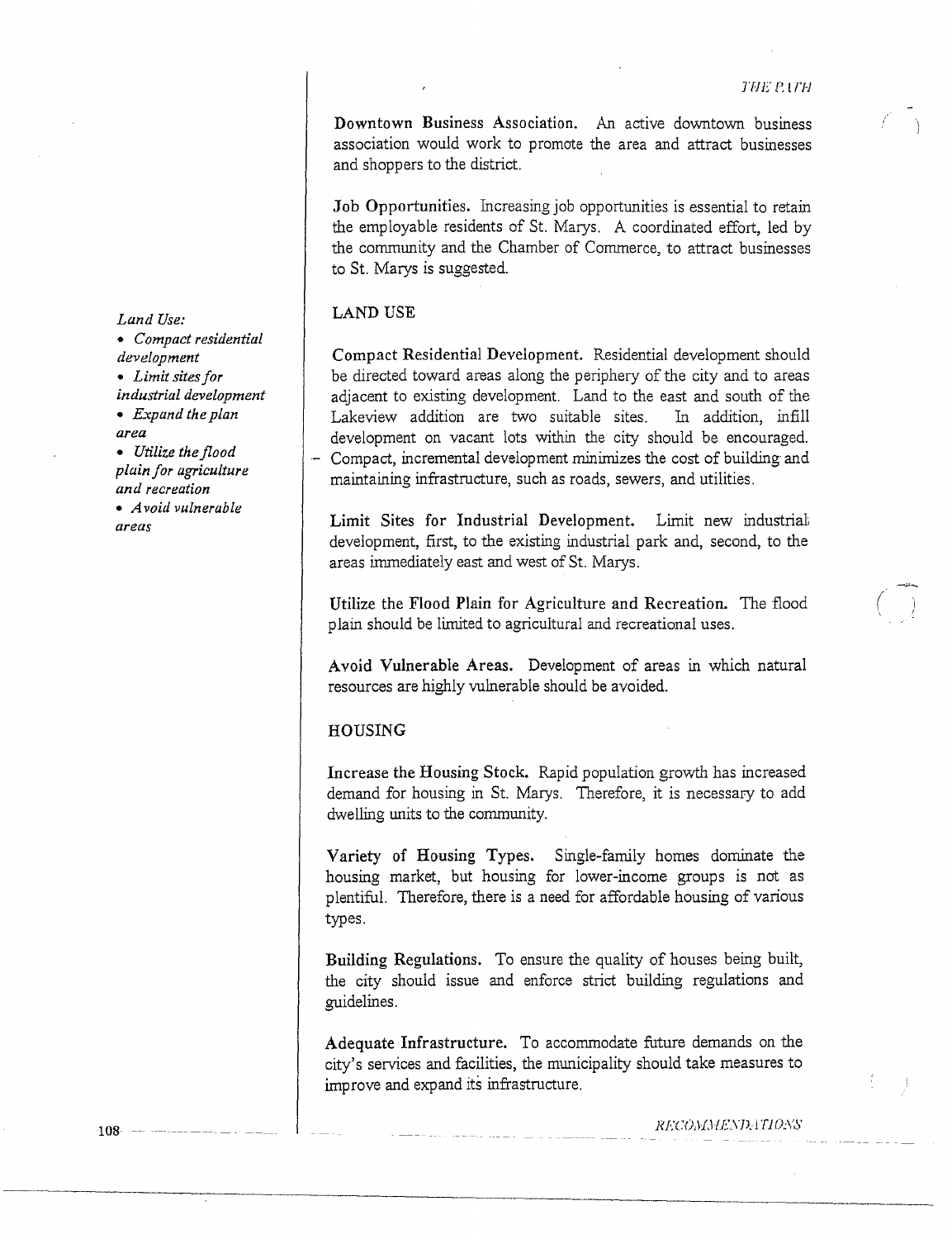# TRANSPORTATION AND PARKING

Enforce Regulations. To ensure safety, law enforcement officers should strictly enforce posted speed limits along Bertrand Street, and parking regulations should be regularly enforced to ensure adequate parking for customers of downtown businesses.

Discourage Employee Parking on Bertrand. To increase the number of available parking spaces for potential downtown customers, employees should be discouraged from parking along Bertrand Street.

## PARKS AND RECREATION

Improve Park Distribution. The city should consider the addition of parks and open spaces in areas of town that are not adequately served by existing parks.

# THE TOP FOUR ISSUES

The following four recommendations are identified by the Kansas State University Planning Team as the most important issues to be addressed by the city. These recommendations are based on information provided by citizens and on the findings of studies discussed throughout this plan.

- 1. Revitalize Downtown. For downtown to remain the heart of St. Marys, attention should be given to the promotion and attraction of businesses and to improving its appearance.
- 2. Provide Adequate and Affordable Housing. Overall, the housing stock *is* in sound structural condition, but it is dominated by single-family dwelling units. Given the growing population and the number of residents living at or below poverty level, the community must encourage the development of a variety of housing types to meet the needs of all income groups.
- 3. Increase Job Opportunities. The need to attract new jobs to St. Marys is a common issue raised by residents. Recent and projected population growth makes this issue even more important. The community and a strengthened Chamber of Commerce should develop and lead a coordinated effort to attract businesses to St. Marys.

*The Top Four Issues:*  • *Revitalize downtown*  • *Provide adequate and affordable housing*  • *Increase job opportunities*  • *Develop a community identity* 

RECOMMENDATIONS

 $-109-$